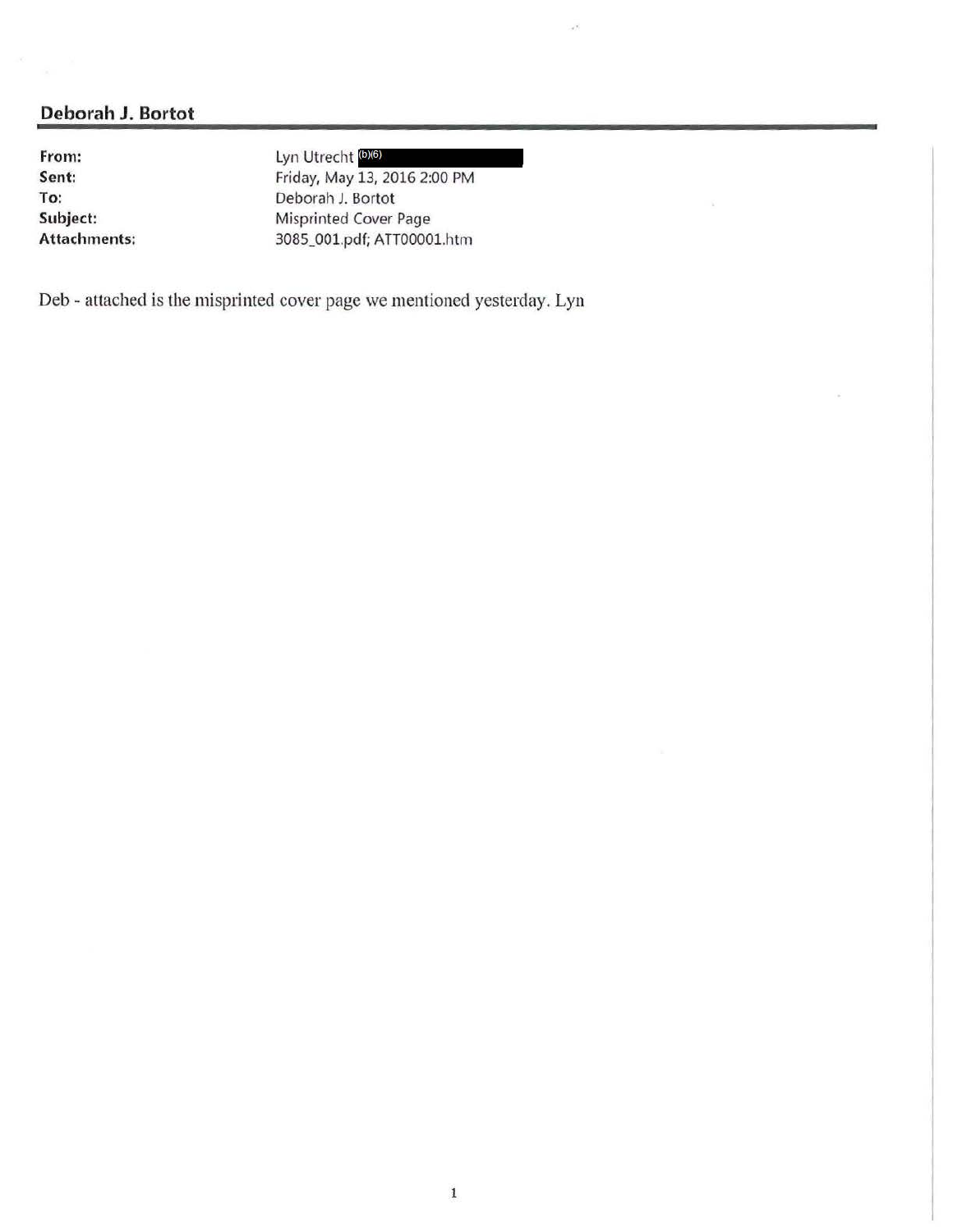**From: Sent: To: Subject:** 

Ann M Donaldson <<a>(b)(6)</a> Friday, May 20, 2016 12:52 PM Heather A. Jones; Deborah J. Bortot Call

Sorry I missed you all. I just wrapped up the call I was on when you tried me earlier. If you all want to give me a call back, I'm flexible until 4:00. Thanks,

>

Annie

Ann M. Donaldson Associate **JONES DAY® - One Firm Worldwide**<sup>5M</sup>  $(b)(6)$ 

#### ==========

This e-mail (including any attachments) may contain information that is private, confidential, or protected by attorney-client or other privilege. If you received this e-mail in error, please delete it from your system without copying it and notify sender by reply e-mail, so that our records can be corrected. ---------- ----------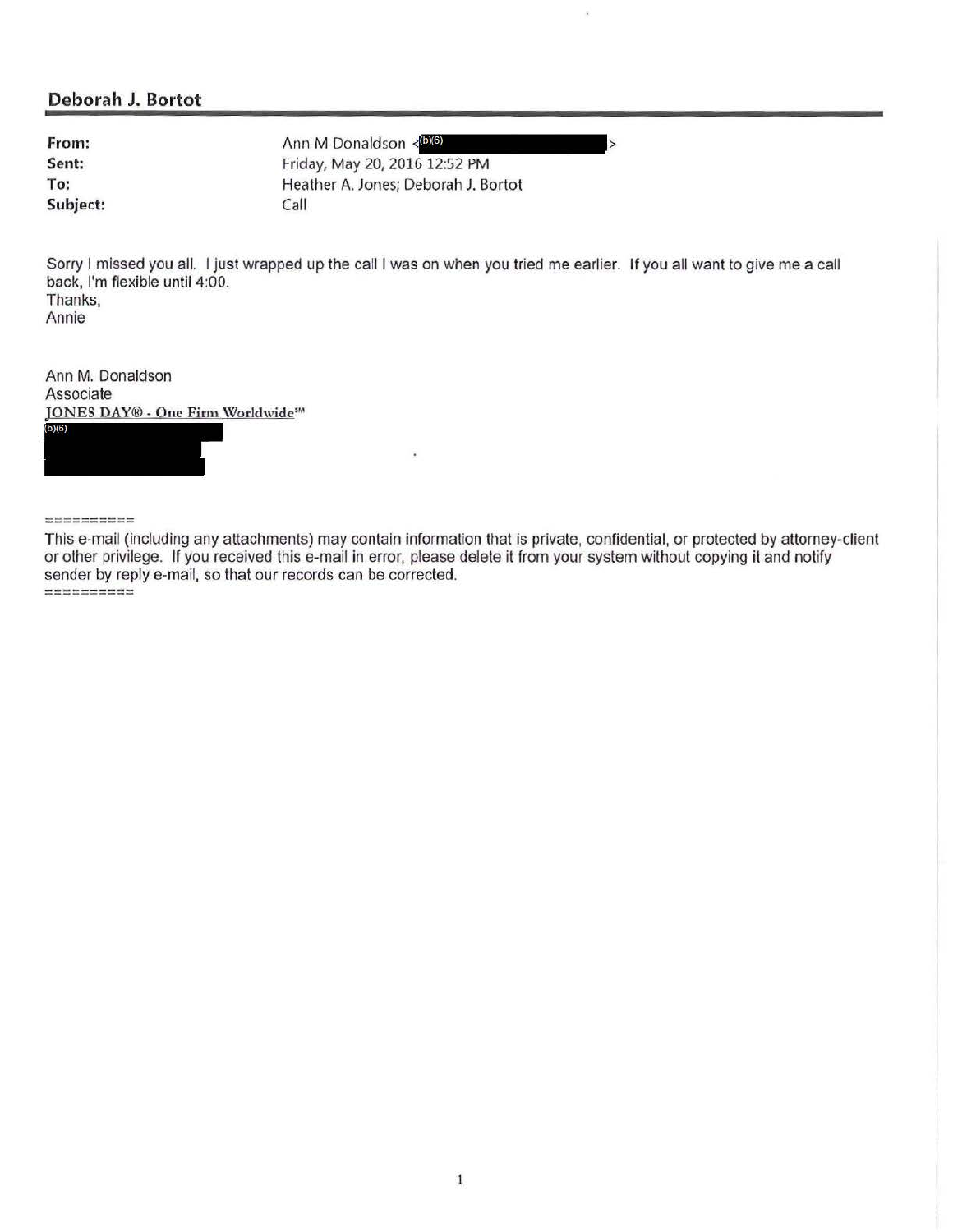**From: Sent: To: Cc: Subject:**  Ann M Donaldson < (b)(6) Wednesday, June 01, 2016 11:49 AM Heather A. Jones; Deborah J. Bortot Donald F McGahn PFD Follow Up

Heather and Deb,

Thanks for your patience on this. I have follow-up information from our previous phone call if you all are able to jump on the phone. I am pretty flexible until 4pm today or tomorrow until 2pm. Thanks, Annie

 $\overline{\phantom{a}}$ 

Ann M. Donaldson **Associate** JONES DAY® - One Firm Worldwide555  $(b)(6)$ 

*===========* 

This e-mail (including any attachments) may contain information that is private, confidential, or protected by attorney-client or other privilege. If you received this e-mail in error, please delete it from your system without copying it and notify sender by reply e-mail, so that our records can be corrected. ---------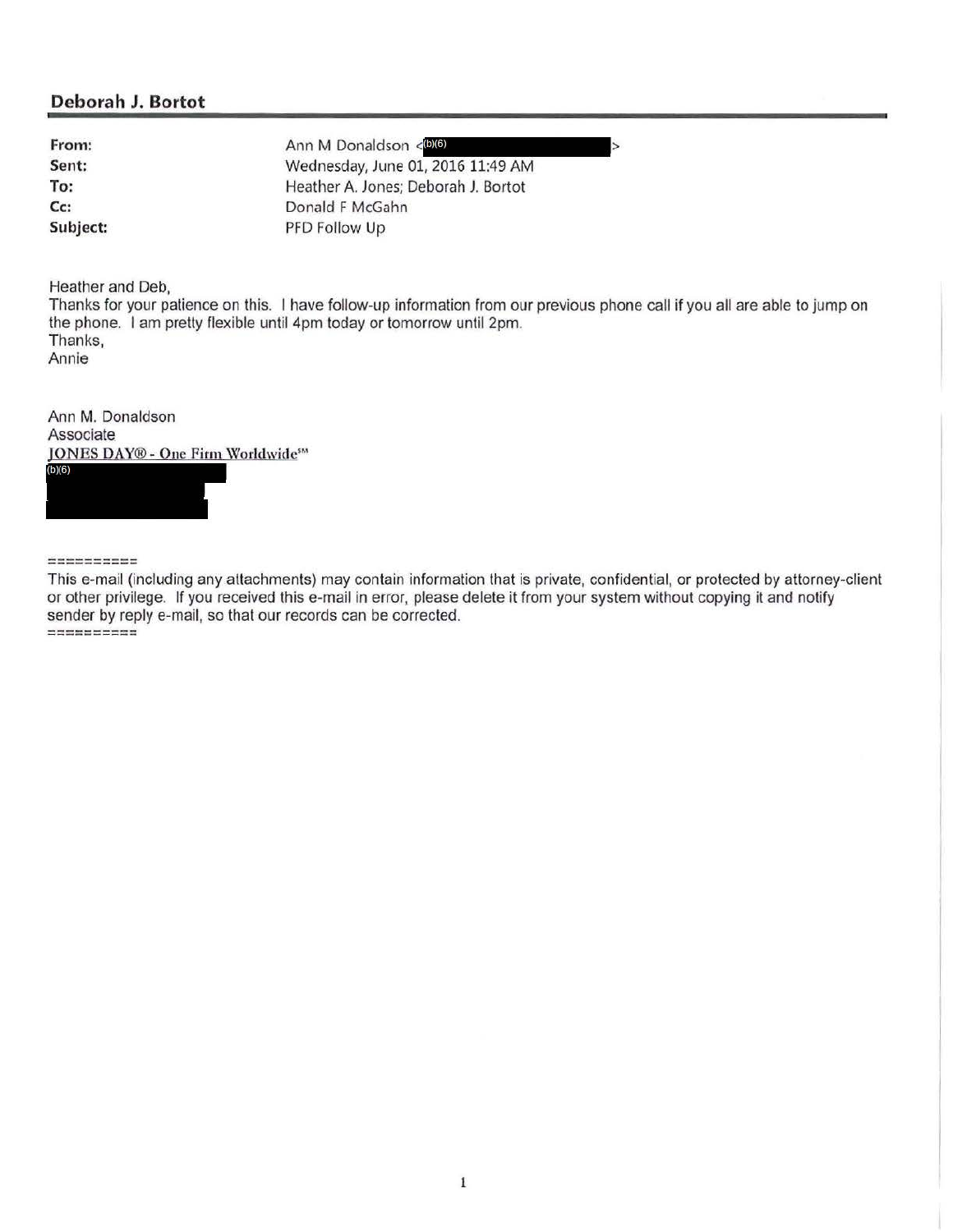| From:    |  |
|----------|--|
| Sent:    |  |
| To:      |  |
| cc:      |  |
| Subject: |  |

**From:** Ann M Donaldson (b)(6) Tuesday, June 07, 2016 12:53 PM Heather A. Jones **Cc:** Deborah J. Bortot **Subject:** RE: Follow-up Call

Please feel free to email or call. I'm tied up from 2:45 - 3:30 but otherwise flexible. Thanks, Annie

Ann M. Donaldson Associate **JONES DAY® - One Firm Worldwide**<sup>516</sup>  $(b)(6)$ 

From: To: Date: Subject: "Heather A. Jones" <hajones@oge.gov> Ann M Donaldson' <006) 06/07/2016 09:36 AM RE: FolloW·Up Call >, "Deborah J. Bortot" <djbortot@oge.gov>

We are tied up in meetings until 11 or so. Can I send you an e-mail when we free up?

**From: Ann M Donaldson (6)(6) Sent:** Monday, June 06, 2016 5:47 PM **To:** Heather A. Jones; Deborah J. Bortot **Subject:** Follow-up Call

Heather and Deb, Are you available tomorrow morning for a follow-up call? Thanks, Annie

Ann M. Donaldson Associate JONES DAY® - One Firm Worldwide<sup>5M</sup>  $(b)(6)$ 

=====:::====

This e-mail (including any attachments) may contain information that is private, confidential, or protected by attorney-client or other privilege. If you received this e-mail in error, please delete it from your system without copying it and notify sender by reply e-mail, so that our records can be corrected. ---------- -------